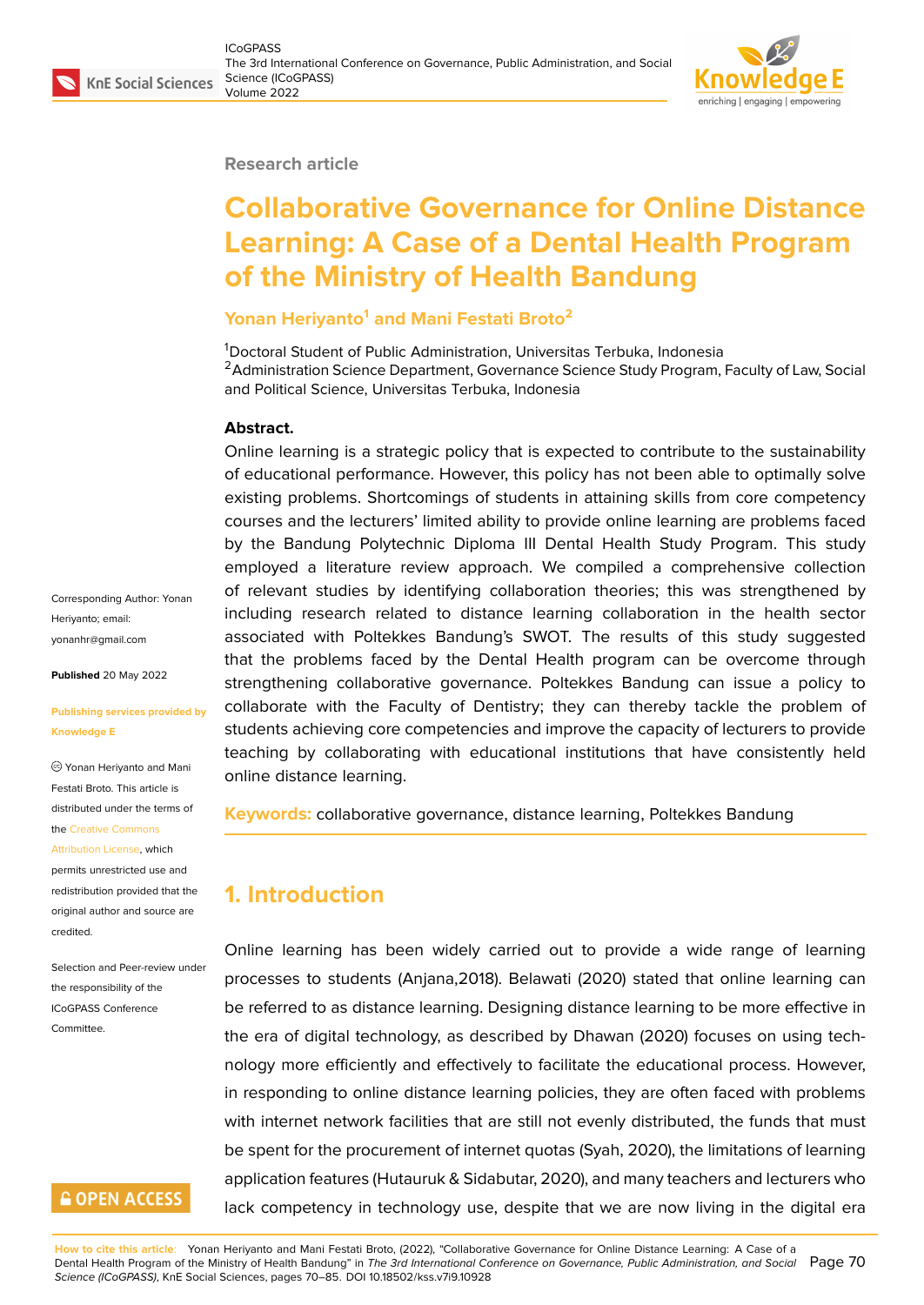

(Siregar, 2020). In addition, as explained by Sundayana (2020), who conducted research on the nursing study program, stated that in his study, most of the respondents did not know the course objective, online learning was even considered ineffective.

The Diploma III Dental Health Study Program (hereinafter referred to as PS D III Dental Health) is a government-owned vocational education institution (Ministry of Health) within the Bandung Poltekkes Work Unit (hereinafter referred to as Poltekkes Bandung) which educates prospective Dental and Oral Therapists at the Diploma III educational level. Based on the Decree of the Human Resource Development Center of the Health Agency Number HK.01.07/III/11667/2016, the profiles of the Diploma III Dental Health graduates are as follows; 1). Implementing Dental and Oral Health Care Services; 2). Dental and Oral Health Promoter; and 3). Implementing Assistance Activities in Dental and Oral Health Services.

There were many challenges in learning at Poltekkes Bandung PS D III Dental Health during the Covid-19 pandemic. The results of the learning evaluation meeting conducted by the managers on July 21, 2021, found that students lacked the skills that was supposed to be gained from the learning of core competency courses and lecturers had limited ability in providing distance learning (Poltekkes Bandung,2021). In addition, the results of the hearing between study program managers and students conducted on July 26, 2021, the problems raised by students, among others, were related to the availability of internet quota which had an impact on signal strength when students did distance learning. practical course content. In line with this, referring to the report of the Head of the Poltekkes Quality Center of the Ministry of Health Bandung in the second semester period of 2020-2021 school year, it was stated that the Student Satisfaction Index (IKM) of PS D III Dental Health was in poor qualification which only reached 71.52% (Poltekkes of Ministry of Health Bandung IKM, 2021).

Problems in the distance learning process will impact on the formation of student competencies which in turn can affect the abilities they possess in providing dental and oral health care to the community. As stated by Schmitt et al., (2011), that the formation of competence for health professionals provides a transformative direction to improve the health care system and, as also stated by Friedman & Mathu-Muju (2014), the care provided by Dental and Oral Therapists is focused for people who have difficulty in getting access to dental health care. Therefore, the profile of PS D III Dental Health graduates in providing dental and oral health care for clients tends not to be achieved optimally.

Referring to Rettig's opinion (2018), the concept of implementing vocational education emphasizes the application of training and internship activities that can provide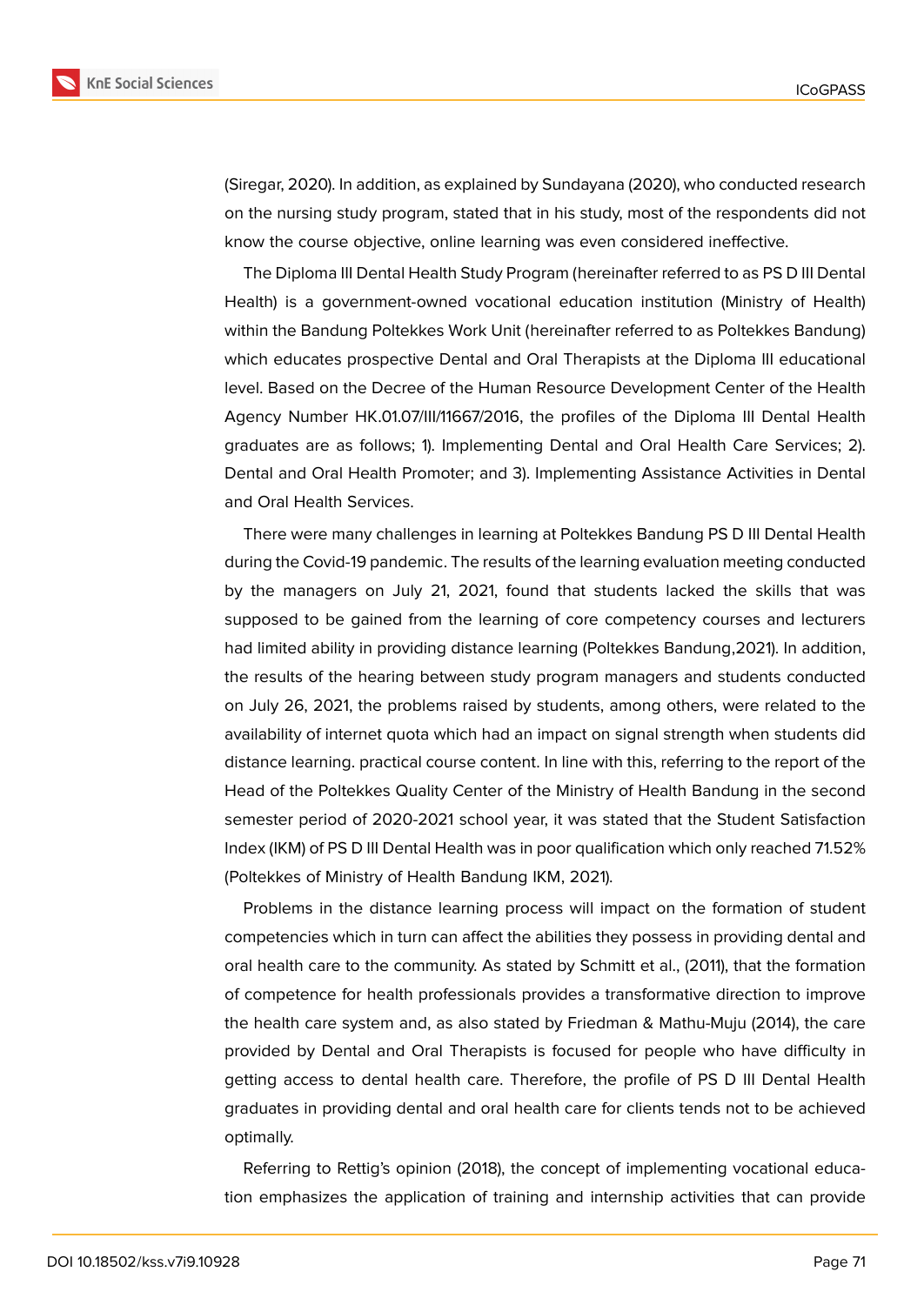

**KnE Social Sciences** 

the knowledge, skills, and abilities needed to carry out quality professional activities. Policies for conducting online distance learning that can be carried out by Poltekkes Bandung is aimed to maintain the achievement of graduate competency standards, provide support for the availability of facilities and infrastructure to support practice as well as to increase the knowledge and experience of PS D III Dental Health lecturers in implementing online distance learning.

Collaborative governance is the application of a government administration process carried out to respond to the failure of the implementation of a public policy (Dewi, 2019). Although the practice of collaboration was initially understood as an alternative solution when there was a failure in implementing the policy (Gash, 2017), in the end the practice of collaboration is growing by creating a moderation of professional relationships within an organization (Caldwell et al., 2017). Collaboration between organizations is characterized by positive interactions between structures, processes, and actors (Previtali & Salvati, 2021). In addition to the presence of skills, ideas, and resources (Torfing, 2016) collaboration is sought to increase the effectiveness of organizational performance ( Jermsittiparsert et al. ., 2019).

An important aspect of collaboration is marked by the sharing of benefits (Guajardo & Rönnqvist, 2016). In the study of public policy (Fischer & Miller, 2017), collaboration is characterized by the relationship between theoretical and practical aspects of policy makers (Hill & Varone, 2016). Thus, collaboration in terms of public policy is a set of rules to regulate the order of people's lives (Hill & Varone, 2016).

This article was written with the aim of providing solutions in overcoming the problems of the student learning process at PS D III Dental Health through a collaboration scheme that can be carried out by Poltekkes Bandung as a public organization. The solutions offered are related to collaborative efforts to overcome limitations in achieving student core competencies and to overcome the limitations of lecturers in providing online distance learning.

## **2. Method**

This study is descriptive in nature which explains the importance of distance learning collaboration policies that can be carried out by Poltekkes Bandung with other institutions to overcome the learning problems of PS D III Dental Health students. The problems related to distance learning and workable collaboration solutions are identified based on government collaboration theory. A SWOT analysis was carried out to understand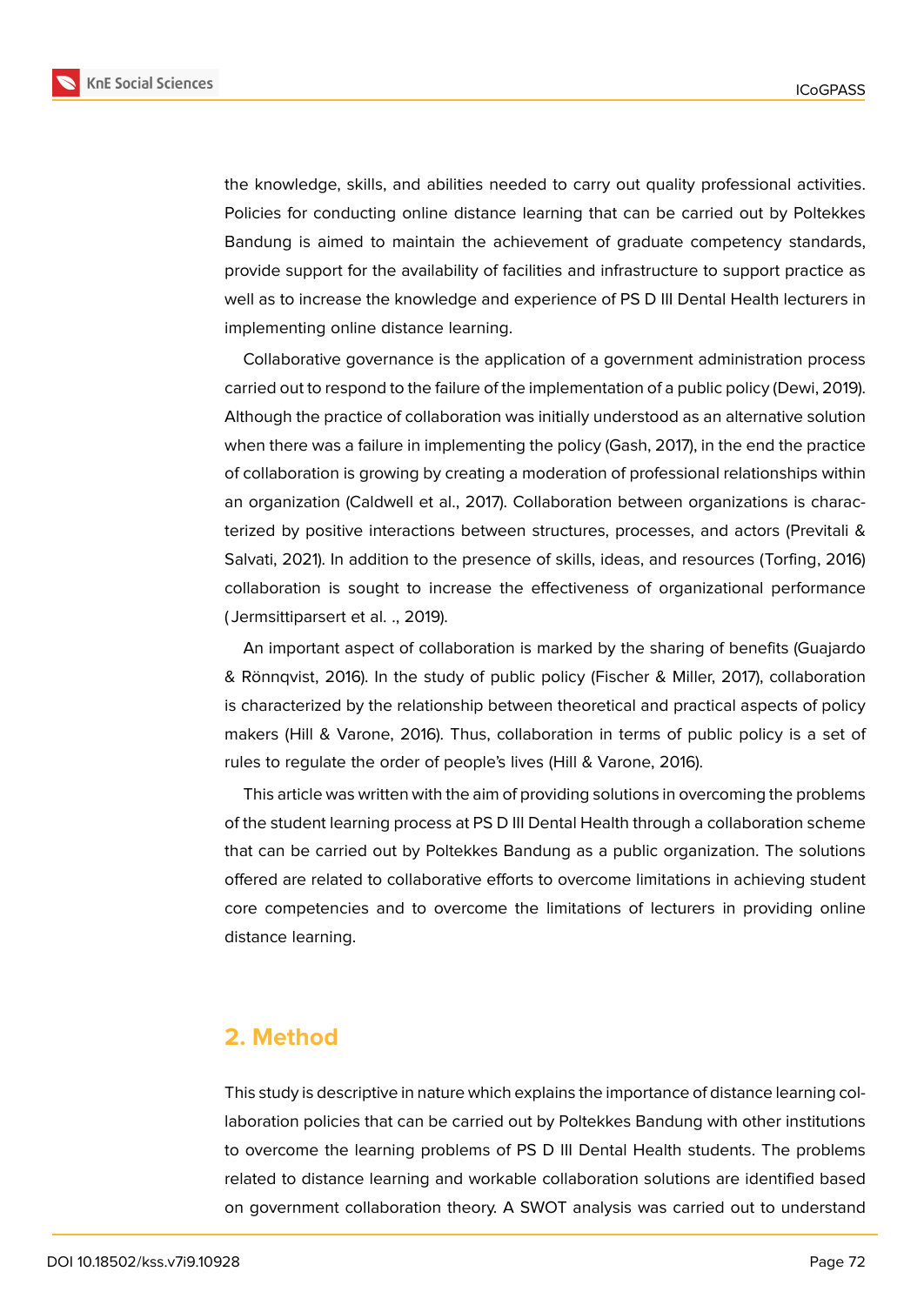

the various strengths, weaknesses, opportunities, and challenges of the Poltekkes Of Ministry of Health Bandung.

**2.1. This study is also completely based on secondary data. A systematic review was carried out from several collected literatures, such as: journals, reports, scientific articles, research papers, and other academic publications.**

## **3. Result and Discussion**

**3.1. Collaboration between Health/Medicine Educational Institutions and Distance Learning Using Internet-Based Media Technology**

Distance learning education enables the teaching process at any distance, anytime, from anywhere, increasing educational exchange, flexibility and globalization in medical education. As a public policy process that has provided a clear exploration, using many illustrations, of how policies are made and implemented (Hill & Varone, 2016), Guiter et al., (2021), stated that policies in collaborating in education have been widely used, carried out by various educational institutions in many countries, including in Indonesia. In addition, Smith et al., (2014), stated that, the situation of health care education in the UK is changing rapidly, inter-institutional collaboration bridging the undergraduate and postgraduate fields is increasingly needed. This is also reinforced by the opinion of Hasibuan, (2019), that collaboration and interdisciplinary models are the main foundation in providing high-quality and cost-effective nursing care.

Several studies related to distance learning collaboration conducted by educational institutions are as shown in the following table:

Referring to some of the research results above, as examples of distance learning are used to create further innovations for ENT experts in the future, a model that combines several distance education strategies can be used as a basis for making innovations (Ruthberg et al., 2020). Further collaboration carried out in multi-institutional ways has enabled the didactic education process so that it can expand students' expertise and can reduce the cost burden (Metchik et al., 2021).

During the Covid-19 pandemic, distance learning has enabled the learning process for medical students at any distance, anytime, from anywhere by means of flexible and comprehensive educational exchanges (Guiter et al., 2021). In line with this context, Dental and Oral Therapists as one of the health workers who provide dental health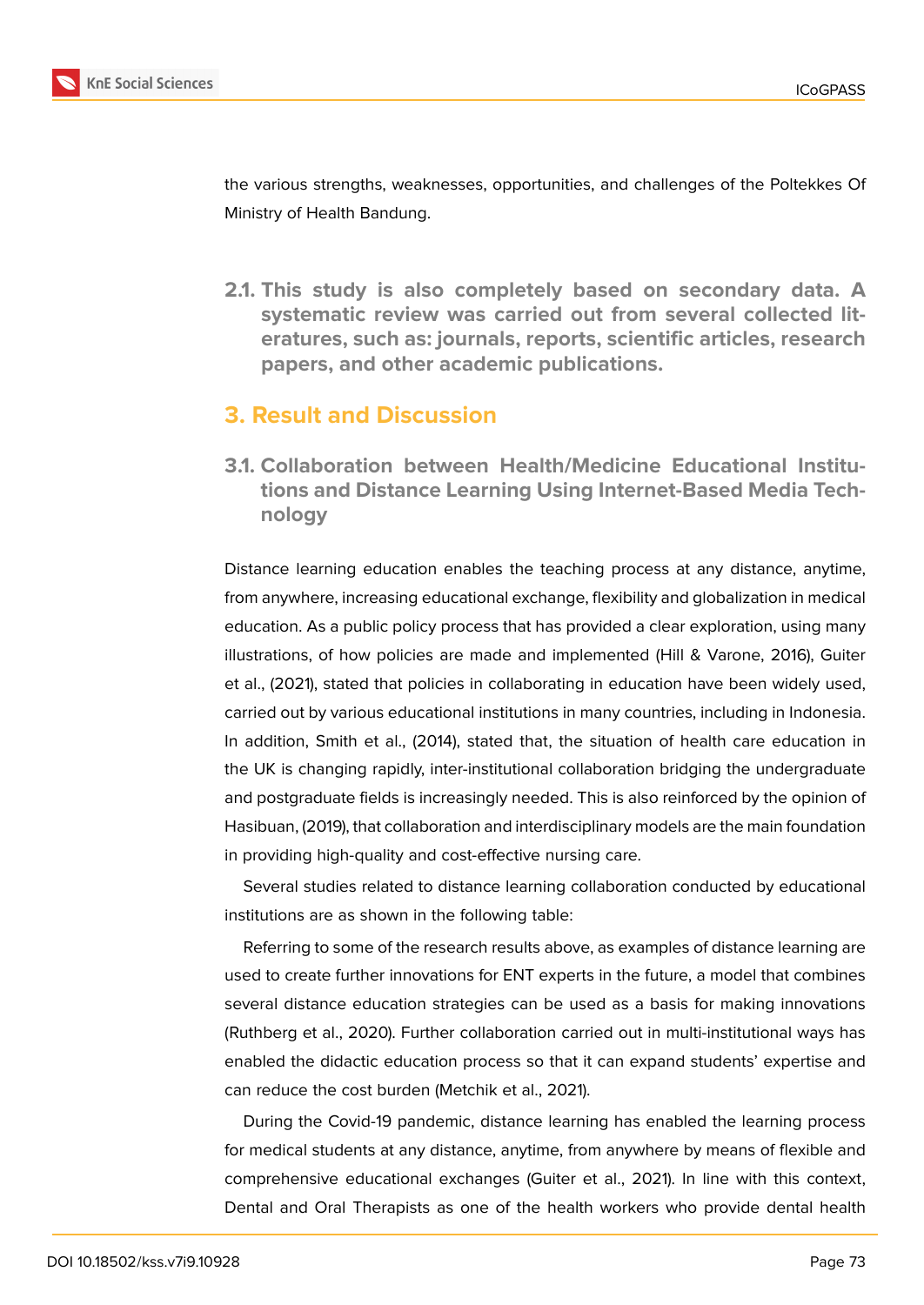

| _<br>- 33                          |  |
|------------------------------------|--|
|                                    |  |
| ٠<br>$\overline{\mathcal{L}}$<br>× |  |
|                                    |  |
|                                    |  |

| TABLE 1: Collaborative Research Between Health/Medicine Educational Institutions and Distance Learning |  |  |  |
|--------------------------------------------------------------------------------------------------------|--|--|--|
| Using Internet-Based Technology Media.                                                                 |  |  |  |

| Peneliti/<br>Tahun            | Judul                                                                                                                                       | <b>Metode Pendekatan</b>                                                                                                                                                                                                                                                                                                                                                                                                                                                                                                                                                                                                                                                      | <b>Sampel Penelitian</b>                                                                                                                                                                                             | Hasil                                                                                                                                                                                                                                                                                                                                                                                                                                                                                                                       |
|-------------------------------|---------------------------------------------------------------------------------------------------------------------------------------------|-------------------------------------------------------------------------------------------------------------------------------------------------------------------------------------------------------------------------------------------------------------------------------------------------------------------------------------------------------------------------------------------------------------------------------------------------------------------------------------------------------------------------------------------------------------------------------------------------------------------------------------------------------------------------------|----------------------------------------------------------------------------------------------------------------------------------------------------------------------------------------------------------------------|-----------------------------------------------------------------------------------------------------------------------------------------------------------------------------------------------------------------------------------------------------------------------------------------------------------------------------------------------------------------------------------------------------------------------------------------------------------------------------------------------------------------------------|
| Ruthberg et A<br>al., (2020)  | Multi-<br>institutional<br>Solution<br>to<br>Medical<br>Student<br><b>Education</b><br>19                                                   | Multimodal Medical<br>students Medical<br>collaborate<br>residents<br>faculty's<br>two<br>Remote academic<br>centers<br>to identify important<br>otolaryngology topics.<br>for Learning materials that<br>Otolaryngology have good quality, can<br>During COVID- be easily accessed, are<br>included in the student<br>education curriculum.<br>Distance learning and<br>multimodal<br>patterns<br>are used as the basis<br>for<br>creating further<br>innovations for ENT<br>experts in the future                                                                                                                                                                           | students The<br>with who are interested in pandemic<br>at the pursuing ENT specialist encouraged innovation<br>main education                                                                                        | COVID-19<br>has<br>in terms of facilitating<br>alternative modalities to<br>gain student knowledge<br>and skills and student<br>interest in pursuing<br>further education. This<br>context has facilitated<br>multi-institutional<br>collaboration in the<br>subspecialty education<br>of medical students.<br>The<br>model<br>that<br>combines<br>several<br>distance<br>education<br>strategies can ultimately<br>be used as a basis<br>for<br>making<br>further<br>innovations.                                          |
| <b>Metchik</b><br>al., (2021) | et How We Do It: Learning<br>Implementing<br>a Virtual, Multi- Colorectal<br>Institutional<br>Collaborative<br>Education<br>Model<br>Beyond | <b>Thoracic</b><br>Bariatric/Minimally<br>invasive<br>for Cardiac<br>Oncology<br>the COVID-19 Acute Care Surgery<br>Pandemic and Transplant Critical Care<br>Breast Pancreas Liver<br><b>Upper Alimentary Tract</b><br>for medical students at<br>Virginia Commonwealth<br>University is carried<br>out by partnering with<br>expert lecturers who<br>live in close premise<br>and communication is<br>conducted via email.<br>In addition, to reach<br>wider range of<br>a<br>learning<br>materials,<br>the faculty facilitates<br>correspondence<br>by<br>involving<br>participants<br>registered<br>on<br>the<br>Program<br>Director<br>Association's list and<br>Twitter. | material: General Surgery Divi-<br>Basic Science Vascular sion listed on the Asso-<br>Endocrine ciation's Program Direc-<br>Trauma tor listserv and Faculty<br>of Medicine Twitter in adopted<br>Pediatric 52 states | The multi-institutional<br>collaboration<br>has<br>allowed the<br>didactic<br>education<br>process<br>at Virginia<br>Commonwealth<br>University during the<br>Covid-19 pandemic to<br>be sustainably carried<br>out in the long term.<br>This collaboration can<br>expand<br>expertise,<br>there are variations<br>models<br>in<br>learning<br>for<br>students<br>and<br>can reduce the cost.<br>other<br>technical<br>and<br>burdens that must be<br>borne by the faculty<br>(related to effectiveness<br>and efficiency). |

services for the community are needed to participate in a collaborative work in the context of IPC because they can communicate effectively with patients and can provide good dental health education.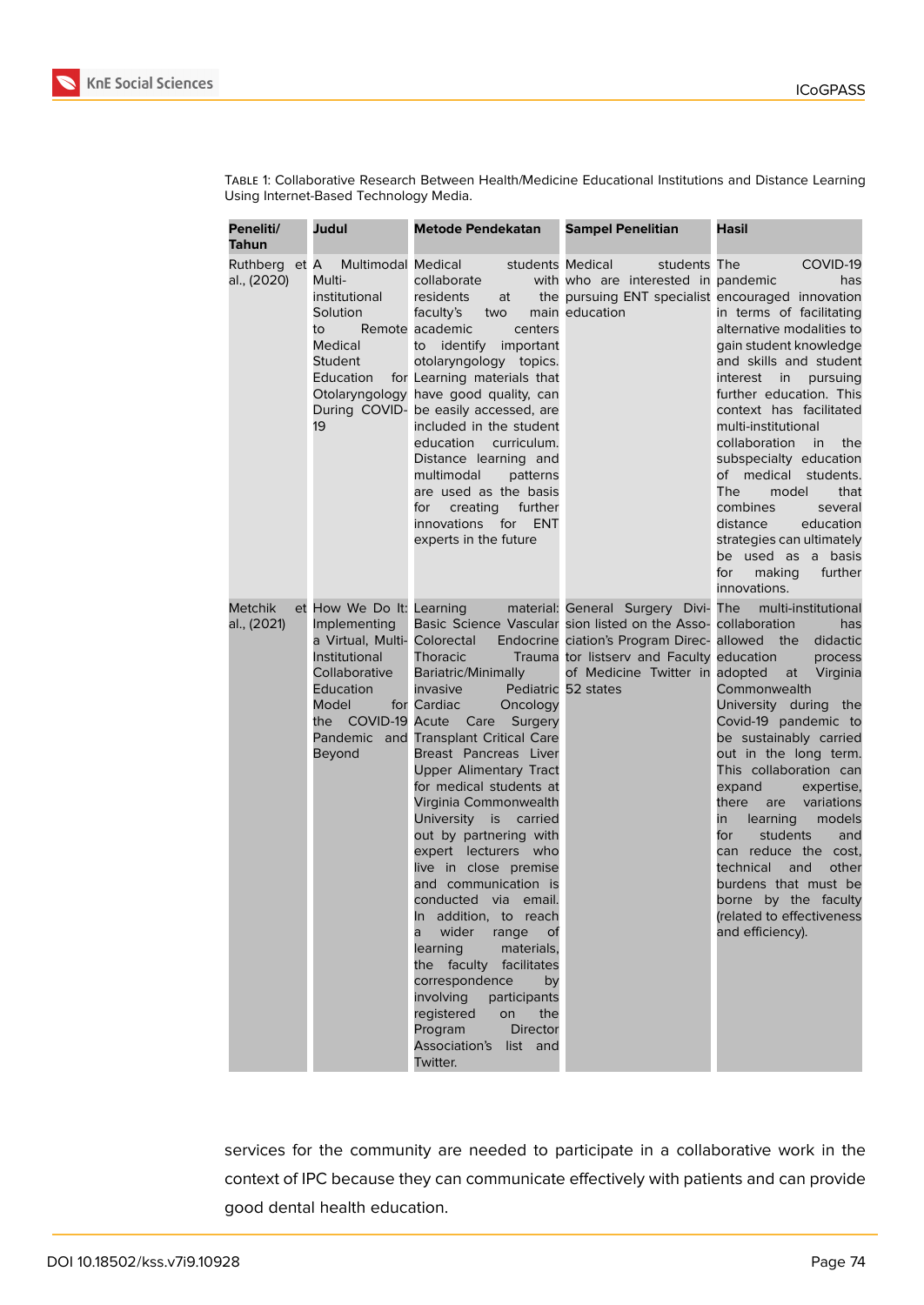

Table 1: Collaborative Research Between Health/Medicine Educational Institutions and Distance Learning Using Internet-Based Technology Media.

| Peneliti/<br>Tahun                     | Judul                                                                                                                                                                                    | <b>Metode Pendekatan</b>                                                                                                                                                                                                                                                                                                                                                                                                           | <b>Sampel Penelitian</b>                                                                                                                                                                                                                                                                                                                                                                                                                                                                                                                                                            | Hasil                                                                                                                                                                                                                                                                                                                                                                                                                                                                                                                             |
|----------------------------------------|------------------------------------------------------------------------------------------------------------------------------------------------------------------------------------------|------------------------------------------------------------------------------------------------------------------------------------------------------------------------------------------------------------------------------------------------------------------------------------------------------------------------------------------------------------------------------------------------------------------------------------|-------------------------------------------------------------------------------------------------------------------------------------------------------------------------------------------------------------------------------------------------------------------------------------------------------------------------------------------------------------------------------------------------------------------------------------------------------------------------------------------------------------------------------------------------------------------------------------|-----------------------------------------------------------------------------------------------------------------------------------------------------------------------------------------------------------------------------------------------------------------------------------------------------------------------------------------------------------------------------------------------------------------------------------------------------------------------------------------------------------------------------------|
| Luebbers et Physicians'<br>al., (2021) | perceptions<br>of<br>the<br>hygienist<br>in<br>fessional<br>collaboration: a<br>pilot study                                                                                              | Quantitative descriptive Respondents are<br>survey to assess the doctors<br>interpro- pists in IPC activities.                                                                                                                                                                                                                                                                                                                     | who<br>role perception of doctors as additional duties in the information<br>of the dental staff collaborating with personnel department physicians' perceptions<br>Dental and Oral Thera- who are more than 45 of the role of Dental and<br>years of age and have Oral Therapists in IPC<br>work<br>experience<br>more than 15 years                                                                                                                                                                                                                                               | 18 This<br>survey<br>study<br>have provides<br>preliminary<br>on<br>of activities. The doctor<br>stated that the Dental<br>and<br>Oral<br><b>Therapist</b><br>the<br>has<br>necessary<br>education to participate<br>in the IPC team because<br>they can communicate<br>effectively with patients<br>and<br>can<br>provide<br>health<br>good<br>dental<br>this<br>education.<br>Thus<br>study<br>has<br>identified<br>that the Dental and<br>Oral Therapist has an<br>important<br>role<br>and<br>brings value to the IPC<br>team |
| Car et<br>(2019)                       | al., Digital<br>problem-<br>based learning Learning<br>in<br>professions:<br><b>Systematic</b><br>review<br>and<br>meta-<br>analysis by the and<br>digital<br>education<br>collaboration | The<br>use<br>οf<br>Problem-Based<br>(DPBL),<br>health increasingly<br>used<br>in<br><b>DPBL</b><br>includes<br>digitally<br>mixed<br>health based learning, where<br>digital and face-to-face<br>learning are combined.                                                                                                                                                                                                           | Digital Involving 890 health The learning process<br>professionals to mea-<br>is sure the effectiveness Problem-Based<br>being of the learning process Learning<br>health through Digital Problem professionals is more<br>professional education. Based Learning (DPBL) effective than traditional<br>both with traditional learning<br>delivered methods or other forms the<br>problem- of digital education.                                                                                                                                                                     | through<br>Digital<br>for<br>health<br>learning in improving<br>knowledge,<br><b>skills</b><br>attitudes.<br>and<br>satisfaction<br>of health<br>workers.                                                                                                                                                                                                                                                                                                                                                                         |
| Kyaw et al., Virtual<br>(2019)         | for<br>professions<br>education:<br><b>Systematic</b><br>review<br>and<br>digital<br>education<br>collaboration                                                                          | reality Virtual<br><b>Reality</b><br>$(VR)$ A<br>allows users to explore Virtual<br>and manipulate real or carried<br>computer-generated<br>three-dimensional<br>meta- multimedia<br>analysis by the environments in real articles<br>health time to gain practical on<br>knowledge that can Embase<br>used<br>in clinical Cochrane<br>be l<br>professionals<br>enhance<br>knowledge,<br>skills, attitudes,<br>their satisfaction. | literature<br>study VR<br>health is a technology that approach that discusses knowledge<br>Reality<br>out in<br>education process for to traditional education<br>sensory collected from several education.<br>published<br><b>MEDLINE</b><br>(Ovid),<br>(Elsevier),<br>Central<br>practice for healthcare Register of Controlled<br>to Trials<br>(CENTRAL;<br>their Wiley), PsycINFO (Ovid),<br>cognitive ERIC (Ovid), CINAHL<br>and (Ebsco), Web of Science<br>Core Collection, and<br>clinical trial registries<br>(ClinicalTrial.gov<br>and<br>WHO ICTRP) from 1990<br>to 2017. | enhances<br>the<br>and<br>(VR) skills<br>of<br>healthcare<br>the professionals compared<br>health professionals is or other types of digital                                                                                                                                                                                                                                                                                                                                                                                      |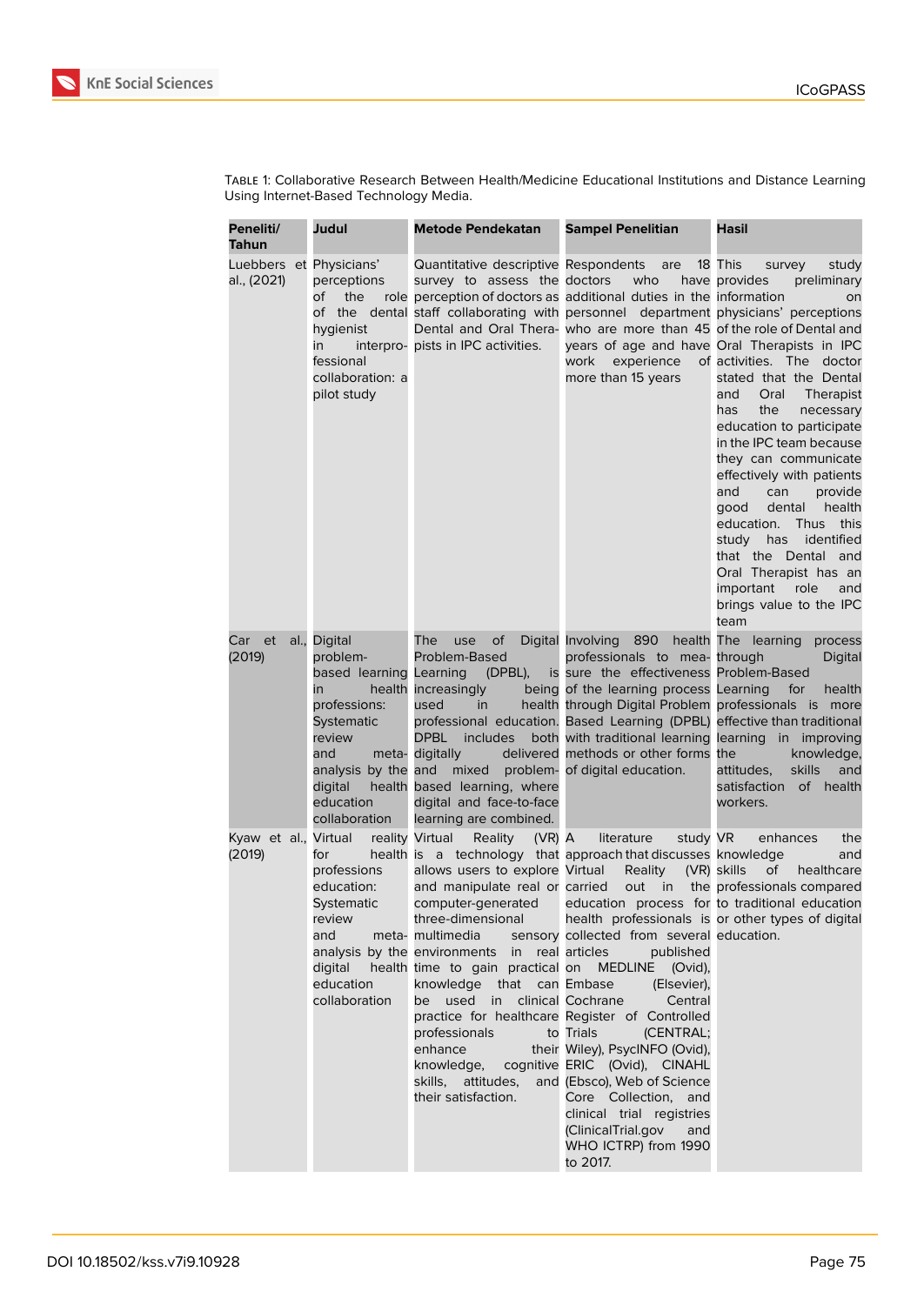

| TABLE 1: Collaborative Research Between Health/Medicine Educational Institutions and Distance Learning |  |  |  |
|--------------------------------------------------------------------------------------------------------|--|--|--|
| Using Internet-Based Technology Media.                                                                 |  |  |  |

| Peneliti/<br><b>Tahun</b>                | Judul                                                                                                                                                      | Metode Pendekatan Sampel Penelitian                                                              |                                                                                                                                                                                                                                                                                                                                                                                                                                                                                                                                                         | Hasil                                       |
|------------------------------------------|------------------------------------------------------------------------------------------------------------------------------------------------------------|--------------------------------------------------------------------------------------------------|---------------------------------------------------------------------------------------------------------------------------------------------------------------------------------------------------------------------------------------------------------------------------------------------------------------------------------------------------------------------------------------------------------------------------------------------------------------------------------------------------------------------------------------------------------|---------------------------------------------|
| Lall et<br>(2019)                        | al., Influences<br>on.<br>of<br>learning<br>for<br>and<br>education:<br>Qualitative<br>systematic<br>digital health process.<br>education<br>collaboration | mobile learning strate- education.<br>gies in the medical<br>review by the and nursing education | This study was con- A total of 1,946 cita- Mobile<br>the ducted to synthesize tions were screened, enable<br>implementation findings from qualita-resulting in 47 stud- between students and<br>mobile tive or mixed meth- ies that were selected educational<br>ods studies to provide to serve as studies on fellow students, and<br>medical insight into the factors the implementation of educators in the health<br>nursing that facilitate or hinder mobile learning used professions.<br>the implementation of in medical and nursing            | devices<br>can<br>interaction<br>materials. |
| Zaccheus<br>Opeyemi et of<br>al., (2019) | Perception<br><b>Students</b><br>Lautech Open platform.<br><b>Distance</b><br>and<br>Learning<br>Centre,<br>Ogbomoso,<br>Ovo<br>State,<br>Nigeria          |                                                                                                  | This study tries to A total of 3,214 nurs- The results obtained in<br>Nursing explore the perceptions ing students at the this study indicate that<br>of nursing students at LAUTECH Open Dis-through online learning,<br>Towards Online LODLC towards the tance Learning Center nurses have the oppor-<br>Learning: A online learning system who have successfully tunity to continue their<br>case Study of using the e-learning completed at least one education to a higher<br>semester of facilitation level.<br>both online and face-to-<br>face. |                                             |

Source: research on collaboration in educationmand learning besed on internet technology

The distance learning approach with the support of the internet network is also known as online learning, e-learning, digital learning or virtual learning, where the learning facilitates the dimension of transformation for collaboration online (Belawati, 2020). By employing Virtual Reality technology, the education process for health workers as reported by Kyaw et al., (2019) is able to improve the cognitive skills of health professionals as compared to traditional learning.

In addition, the Digital Problem Based Learning (PDBL) approach turned out to be more effective in increasing knowledge for 890 health workers compared to traditional learning (Car et al., 2019). The transformation of ICT used can be more flexible, as found by Lall et al., (2019), where mobile devices are used as learning media that allow interaction between learning materials and students, fellow students, and for health professional educators. However, the use of this media needs to be preceded by a strategic policy from educational institutions. Zaccheus Opeyemi et al., (2019), reported on the perceptions of 3,214 nursing students at the LAUTECH Open and Distance Learning Center (LODLC), Ogbomoso, Oyo State which stated that the use of e-learning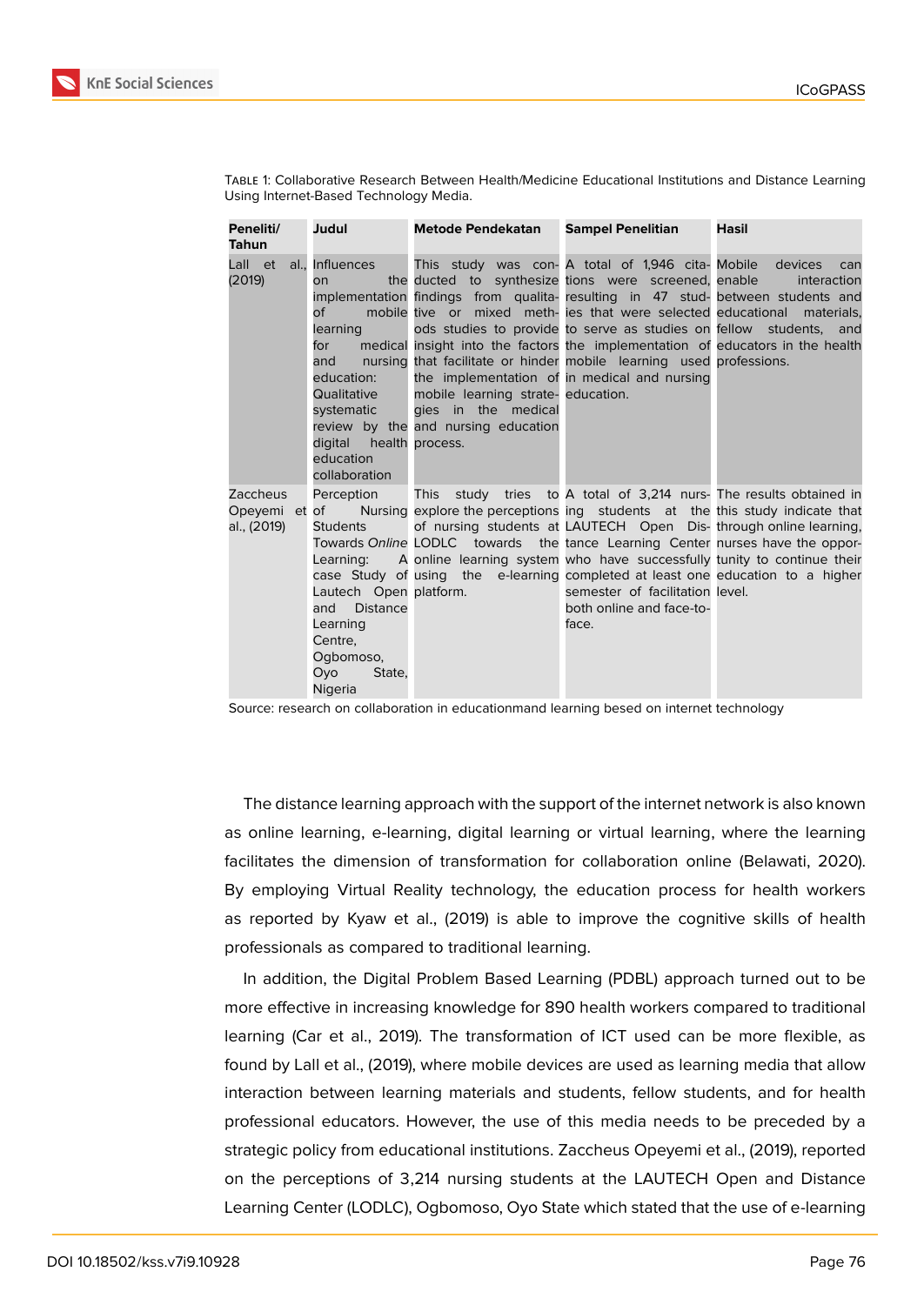

platforms made learning easier and did not have a significant effect toward the learning process as a whole.

## **3.2. Policy in Designing Collaboration Opportunities for Poltekkes Bandung to Collaborate Based on SWOT Analysis**

Policies in the provision of education are part of public policy (Hastuti & Suhartono, 2018) and education policy is a core element of modern state sovereignty and autonomy (Weymann, 2018). In measuring the state and potential of an organization, it is necessary to have an evaluation related to any dimensions that can provide an overview of the strengths, weaknesses, opportunities and threats possessed by an organization. SWOT analysis is a strategic planning method used to evaluate strengths, weaknesses, opportunities and threats that occur in an organization's business, or evaluate the dimensions of an organization and its competitors. To perform a SWOT analysis, it is necessary to determine the organization's objectives in identifying the object to be analyzed. Strengths and weaknesses are grouped into internal factors, while opportunities and threats are identified as external factors (Hinton, 2012).

As one of the government-owned institutions, Poltekkes Bandung needs to collaborate to achieve institutional objectives. The collaboration strategy issued in this context is intended to improve the lecturer's ability to master digital educational media. This is very important because in distance learning, the use of learning platforms using digital media is very necessary. In addition, collaboration is also directed to overcome problems faced by PS D III Dental Health students who have limitations in achieving core competencies in participating in online distance learning.

Sururi (2016) states that the government's role in issuing policies is expected to be able to adapt and innovate in anticipation to various changes effectively, hence collaborative governance is a series of arrangements for one or more public institutions that are directly involved in the formal policy-making process (Ansell & Gash, 2008). On this basis, the policies issued to support the implementation of education as stated in Poltekkes Bandung's SWOT, is an effort to benchmark other institutions that have the capacity and experience in conducting distance learning, also an innovation to achieve the education objectives that has been set.

The table below shows the strengths, weaknesses, opportunities and threats of Poltekkes Bandung which can be used as a basis for issuing a policy for collaboration.

Along with the Covid 19 pandemic, distance learning has become a new approach in academia in order to plan, implement and develop collaborative health education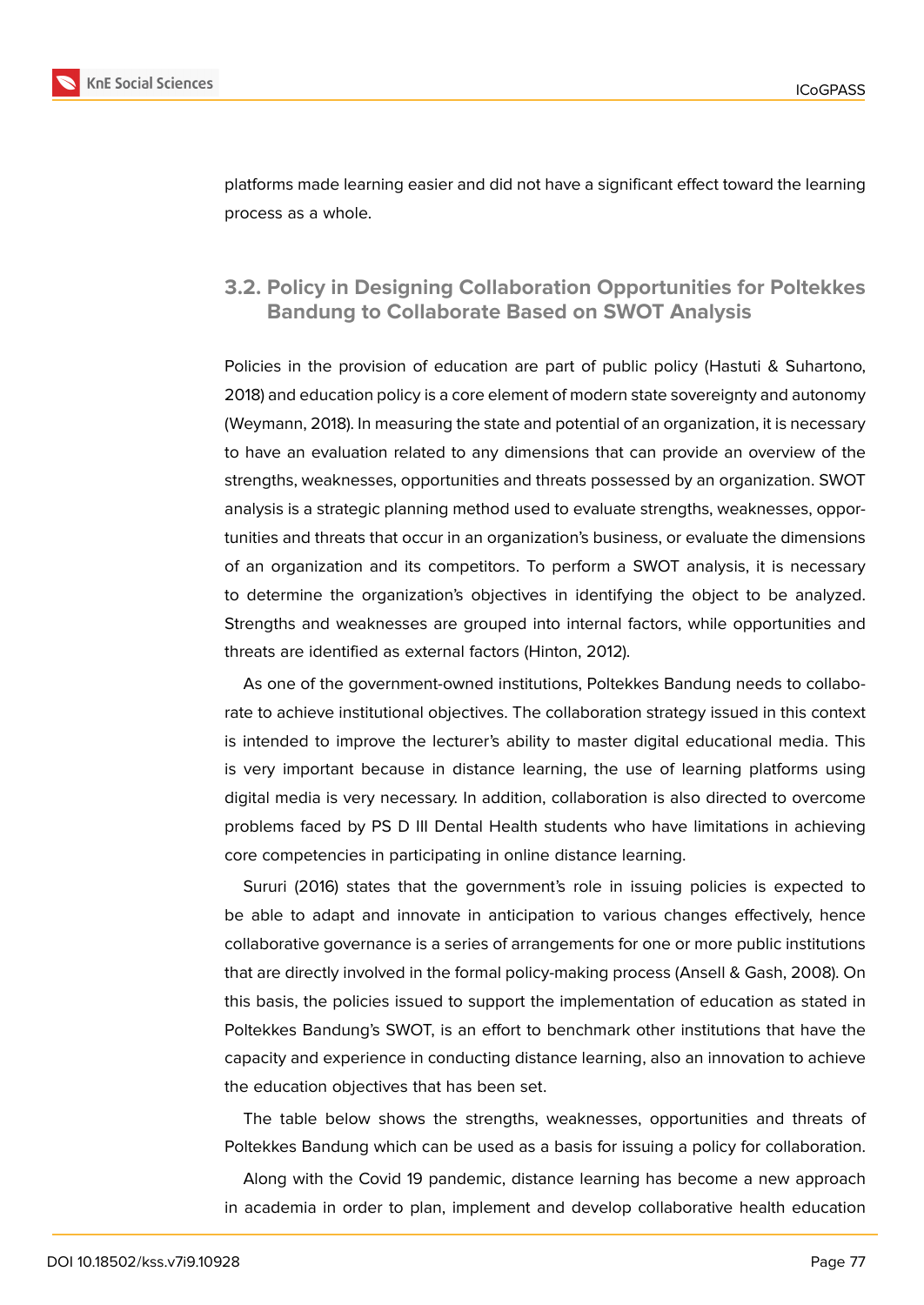

| <b>Internal</b>                                | <b>Strategy</b>                                                                                                                                                                                                                                                                        | <b>External</b>                           |
|------------------------------------------------|----------------------------------------------------------------------------------------------------------------------------------------------------------------------------------------------------------------------------------------------------------------------------------------|-------------------------------------------|
| <b>Strength</b>                                |                                                                                                                                                                                                                                                                                        | Opportunity                               |
| High<br>performance                            | institutional Development of lecturers in Interested<br>the field of digital education students/suppliers<br>media Organizing stakeholder still high<br>health education and training<br>and benchmark classes Devel-<br>opment of a superior-oriented<br>new student admission system | are                                       |
|                                                |                                                                                                                                                                                                                                                                                        | Benchmark Source<br>by<br>other colleges  |
| <b>Excellent</b><br>graduate<br>performance    |                                                                                                                                                                                                                                                                                        | Educational technology<br>rapidly growing |
| Weaknesses                                     | <b>Strategy</b>                                                                                                                                                                                                                                                                        | <b>Threat</b>                             |
| Limited raw input                              | Strengthening IT equipment Demand is starting to<br>and educational applications surfeit<br>Human<br>Strengthening<br>Resources through Serkom<br>and CPD Development of PT.<br>marketing system                                                                                       |                                           |
| IT technology support is<br>not optimal        |                                                                                                                                                                                                                                                                                        | Other<br>colleges<br>as<br>competitors    |
| Human Resource per-<br>formance is not optimal |                                                                                                                                                                                                                                                                                        | <b>BLU</b> independence policy            |

Table 2: Poltekkes Bandung SWOT.

(Poltekkes Bandung, 2020)

programs through organized communication (Burgess et al., 2016). Therefore, the collaboration that can be built by Poltekkes Bandung in overcoming learning challenges in PS D III Dental Health as an institution that provides vocational education is carried out to increase performance in the education system, increase attractiveness and meet the needs of the job market, empower teaching staff, expand educational reach, autonomy quality campuses, equitable access to education (Golden, et al.,2016).

Looking at some of the potential strengths possessed by Poltekkes Bandung as shown in table 2 above, the education management policy strategies are aimed to: 1) develop quality learning facilities that are supported by the use of information technology, 2) developing Poltekkes Bandung business through professionally managed collaborations, and 3) policies in the development of information technology to support service modernization through collaboration with universities (Poltekkes Bandung, 2020). In line with this, as more and more nursing professions complete their education through e-learning, they tend to be more responsive to technology (Zaccheus Opeyemi et al., 2019).

In addition, with the strengths and opportunities possessed by Poltekkes Bandung, strategies that can be taken to achieve the element of lecturer development in the field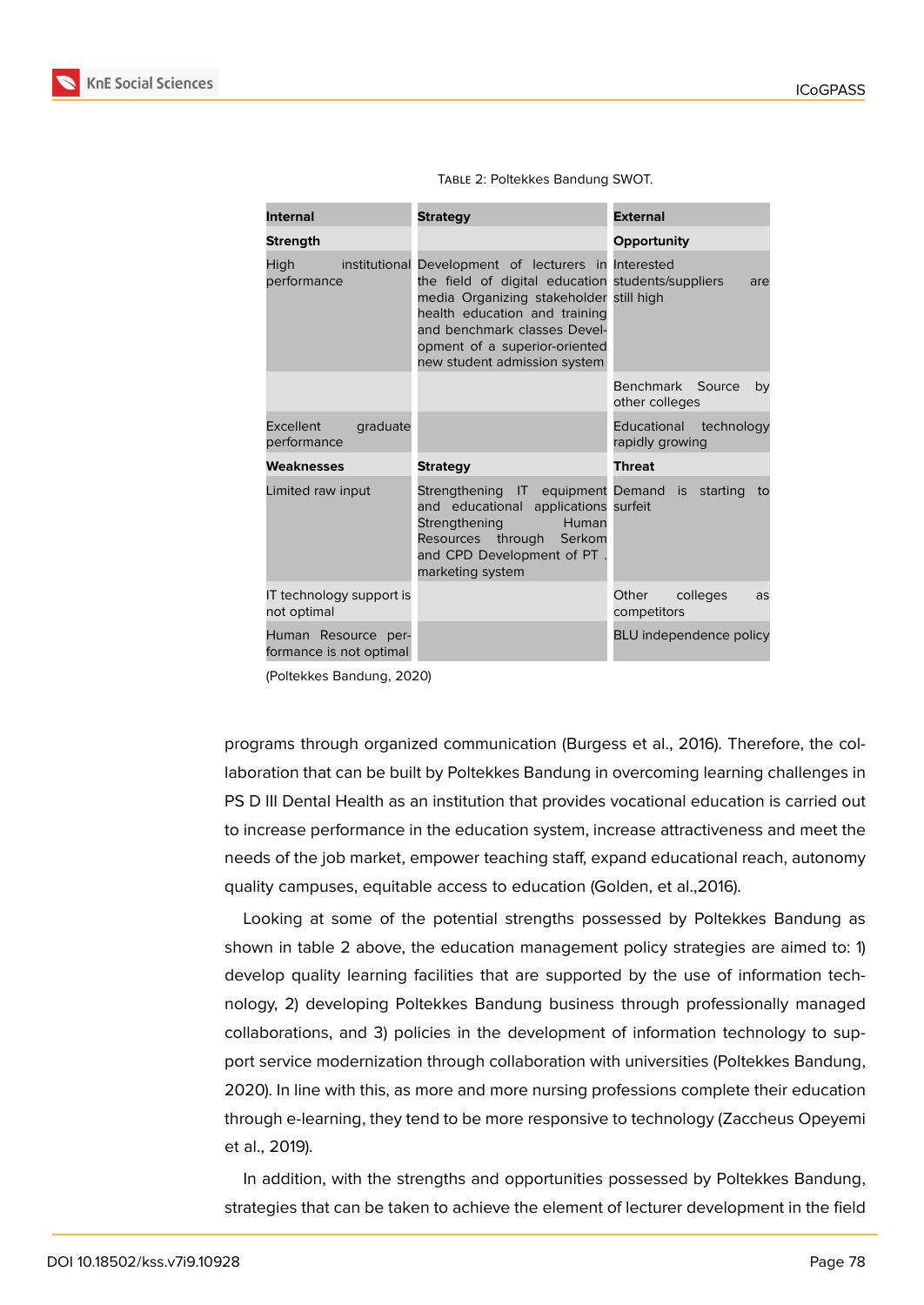

of digital education media can be used as a basis for distance education collaboration which can be preceded by a benchmarking process to institutions that have consistently been providing distance education. Even this context is a collaboration strategy for the weakness of raw input at Poltekkes Bandung, where IT support is still not optimal.

Based on the above description, by referring to Poltekkes Bandung SWOT, collaboration opportunity schemes that can be carried out by Poltekkes Bandung in the context of collaborative governance to achieve core competencies of PS D III Dental Health students collaboration can be done with the Faculty of Dentistry as one of the a government-owned educational institution that has a similar learning process in clinical learning to achieve core competencies of PS D III Dental Health students. Apart from close proximity, collaboration with the UNPAD Bandung Faculty of Dentistry is beneficial because it has complete facilities to support clinical learning. Collaboration with the Universitas Terbuka can also be carried out in order to increase the knowledge and experience of PS D III Dental Health lecturers in providing online distance teaching. The selection of the Universitas Terbuka as the target of collaboration is because this educational institution has consistently conducted distance learning and is the only educational institution in Indonesia that provides online distance learning.



**Figure** 1: Collaborative Opportunity Scheme that can be done Based on the SWOT Analysis of Poltekkes Bandung to overcome Learning Problems in PS D III Dental Health.

The collaboration that must be built by Poltekkes Bandung, as in the illustration above, is aimed to overcome the existence of several contexts that need to be further analyzed in relation to the IT support still not being optimal, as well as human resources at Poltekkes Bandung in carrying out learning in PS D III Dental Health. Referring to Alrahlah (2016), the effectiveness of learning based on the ability to analyze problems in a dental health student teaching method will form superior professional skills and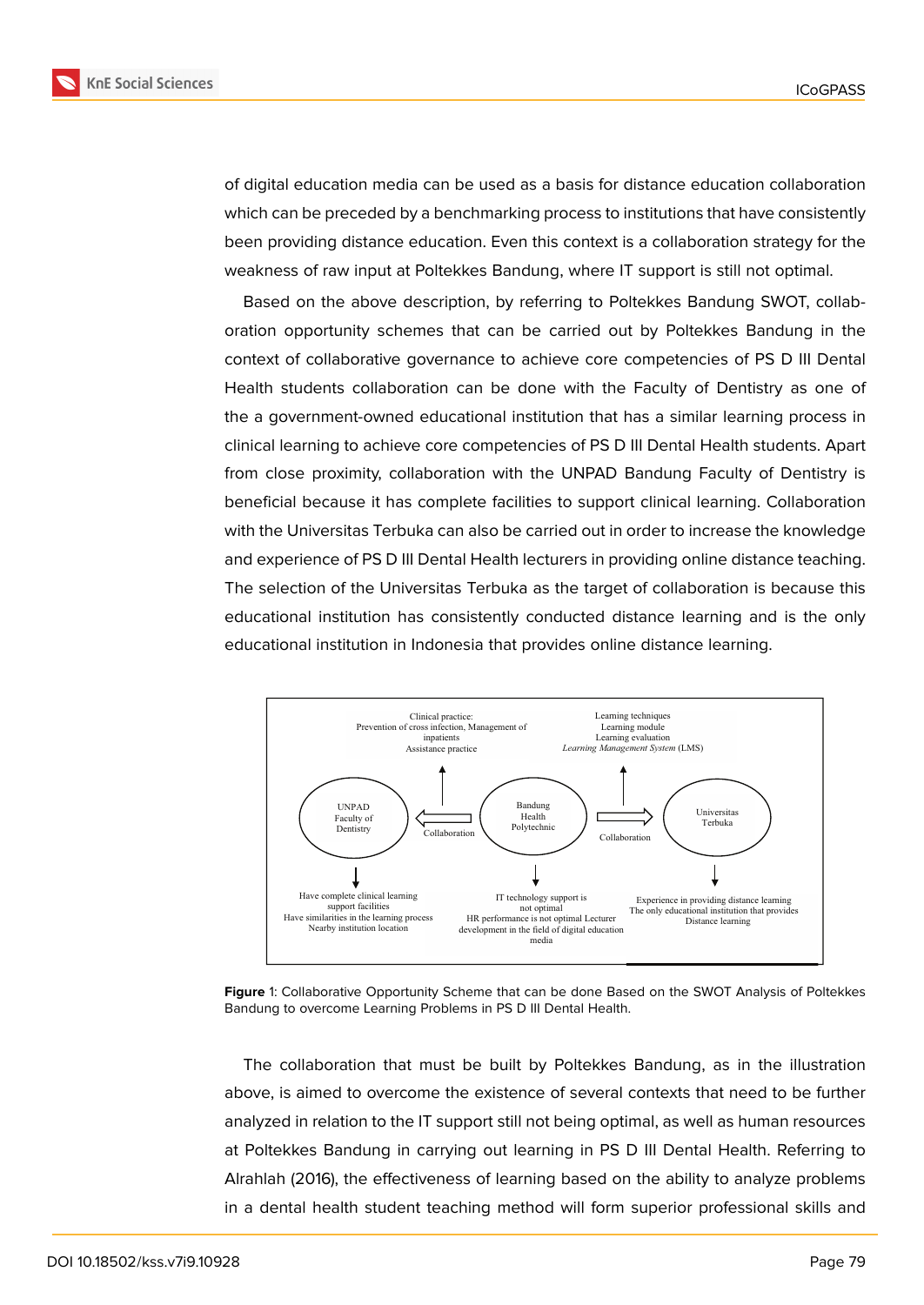

effective learning compared to other methods (Lincoln & Kearney, 2015), and in practice Dental and Oral Therapists and Dentists are health teams that play a role in improving the overall dental and oral health of patients (McGregor et al., 2018).

Health practitioners and educators can collaborate to implement educational policy programs for the realization of public health (Hahn & Truman, 2015). The improvement of student competence in PS D III Dental Health can be formed by a collaborative process of interprofessional education in terms of clinical learning with the support of complete facilities owned by the Faculty of Dentistry UNPAD to support the skills of PS D III Dental Health students in the practice of preventing cross infection, patient management hospitalization, as well as the practical assistance. Furthermore, this collaboration is expected to increase students' ability to provide dental health service efforts in the context of realizing public health in general.

In order to overcome the problem of the ability of lecturers at PS D III Dental Health in providing online distance learning, Poltekkes Bandung needs to collaborate with the Universitas Terbuka educational institution because the institution is the only educational institution in Indonesia that consistently conducts remote learning. Lecturers of PS D III Dental Health can improve their ability to manage learning related to how to do technical learning, how to make learning modules, evaluate learning, and can also develop understanding in managing distance learning through the Learning Management System (LMS) approach.

## **4. Conclusion**

According to the descriptions that have been described in the previous section in this study, the conclusions that the author can convey regarding collaborative solutions that can be carried out by Poltekkes Bandung to overcome learning problems in PS D III Dental Health are:

- 1. The policy to conduct online distance learning collaboration during the Covid-19 pandemic that can be carried out by Poltekkes Bandung is directed at achieving the core competencies of Dental Health PS D III students.
- 2. To achieve the core competency skills of PS D III Dental Health students, Poltekkes Bandung can collaborate through an interprofessional education approach with the UNPAD Faculty of Dentistry.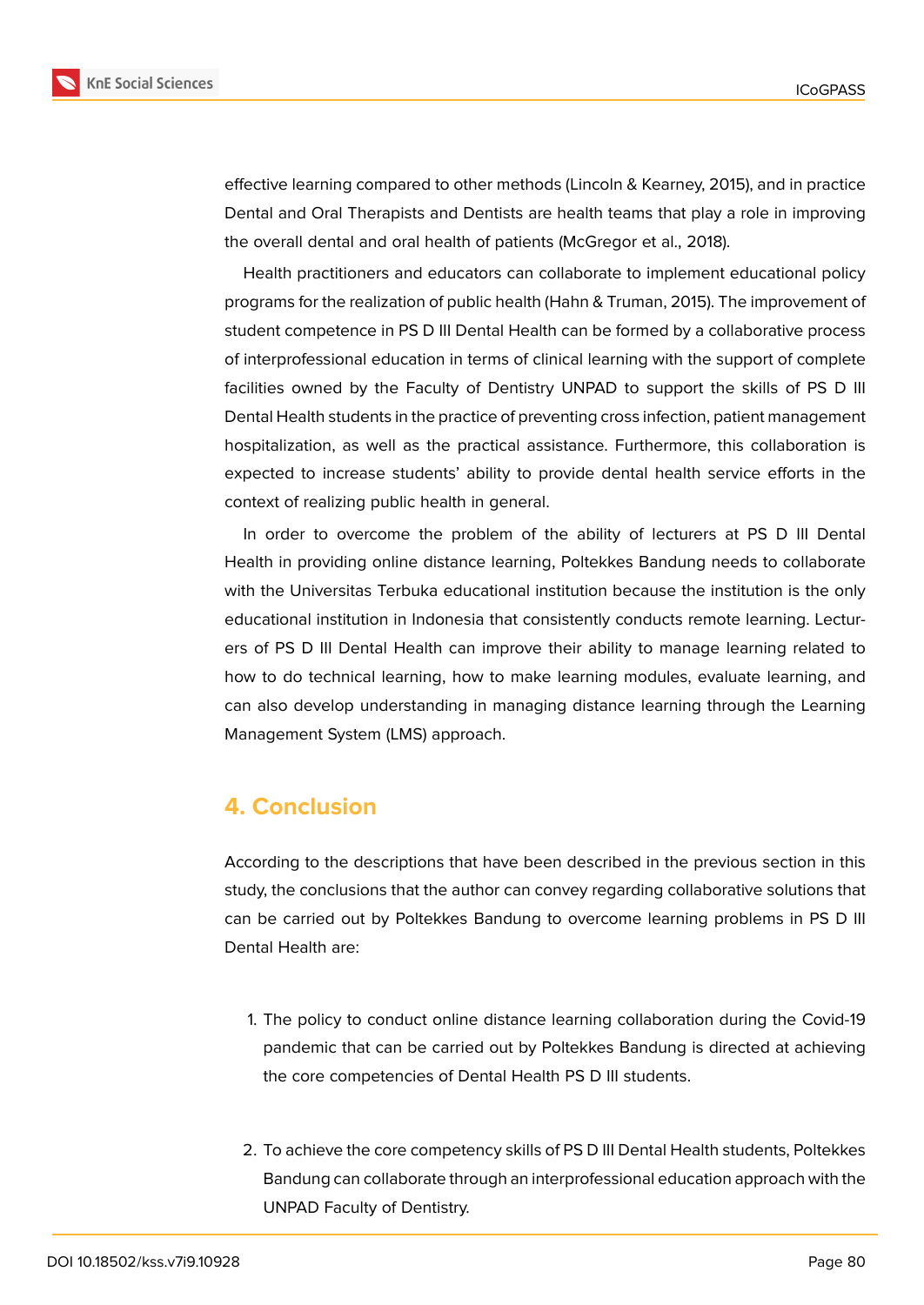

3. To shape lecturers who are trained in providing online distance learning, Poltekkes Bandung collaborates with the Universitas Terbuka as an educational institution that has consistently conducted distance learning education.

## **Acknowledgment**

The author expresses his highest gratitude to the Universitas Terbuka which has provided the opportunity to be involved in writing articles on ICoGPASS activities in 2021, to the second author as an academic supervisor who has provided direction and guidance in the process of writing articles, and finally the author would like to thank the publication of this article on the international proceedings of KnE.

## **References**

- [1] Anjana. Technology for efficient learner support services in distance education. Singapore: Springer; 2018. Available from: https://link.springer.com/book/10.1007%2F978-981-13-2300-3
- [2] Belawati T. Online learning book 179. Universitas Terbuka: 2020. Available from: https://pustaka.ut.ac.id/lib/portfolio-item/pembelajaran-online/
- [3] Dhawan S. Online learning: A panacea in the time of COVID-19 crisis. Journal of Educational Technology Systems. 2020;49(1):5-12. https://doi.org/10.1177/0047239520934018
- [4] Syah RH. Impact of COVID-19 on education in Indonesia: Schools, skills, and learning process. SALAM: Jurnal Sosial Dan Budaya Syar-I. 2020;7(5):395-402. https://doi.org/10.15408/sjsbs.v7i5.15314
- [5] Hutauruk A, Sidabutar R. Constraints of online learning during the pandemic among mathematics education students: A descriptive qualitative study. (Kendala pembelajaran daring selama masa pandemi di kalangan mahasiswa pendidikan matematika: Kajian kualiatatif deskriptif). Journal of Mathematics Education and Applied. 2020;2(1):45–51. https://doi.org/10.36655/sepren.v2i1.364
- [6] Siregar HDP. Online learning dilemma: Between effectiveness and challenge. Mimbar Agama Budaya. 2020;37(2):57–63. https://doi.org/10.15408/mimbar.v37i2.18918
- [7] Sundayana IM. Effectiveness of online learning in health higher education during COVID-19 pandemic. Ganaya: Jurnal Ilmu Sosial Dan Humaniora. 2020;3(2):433– 440. https://jayapanguspress.penerbit.org/index.php/ganaya/article/view/53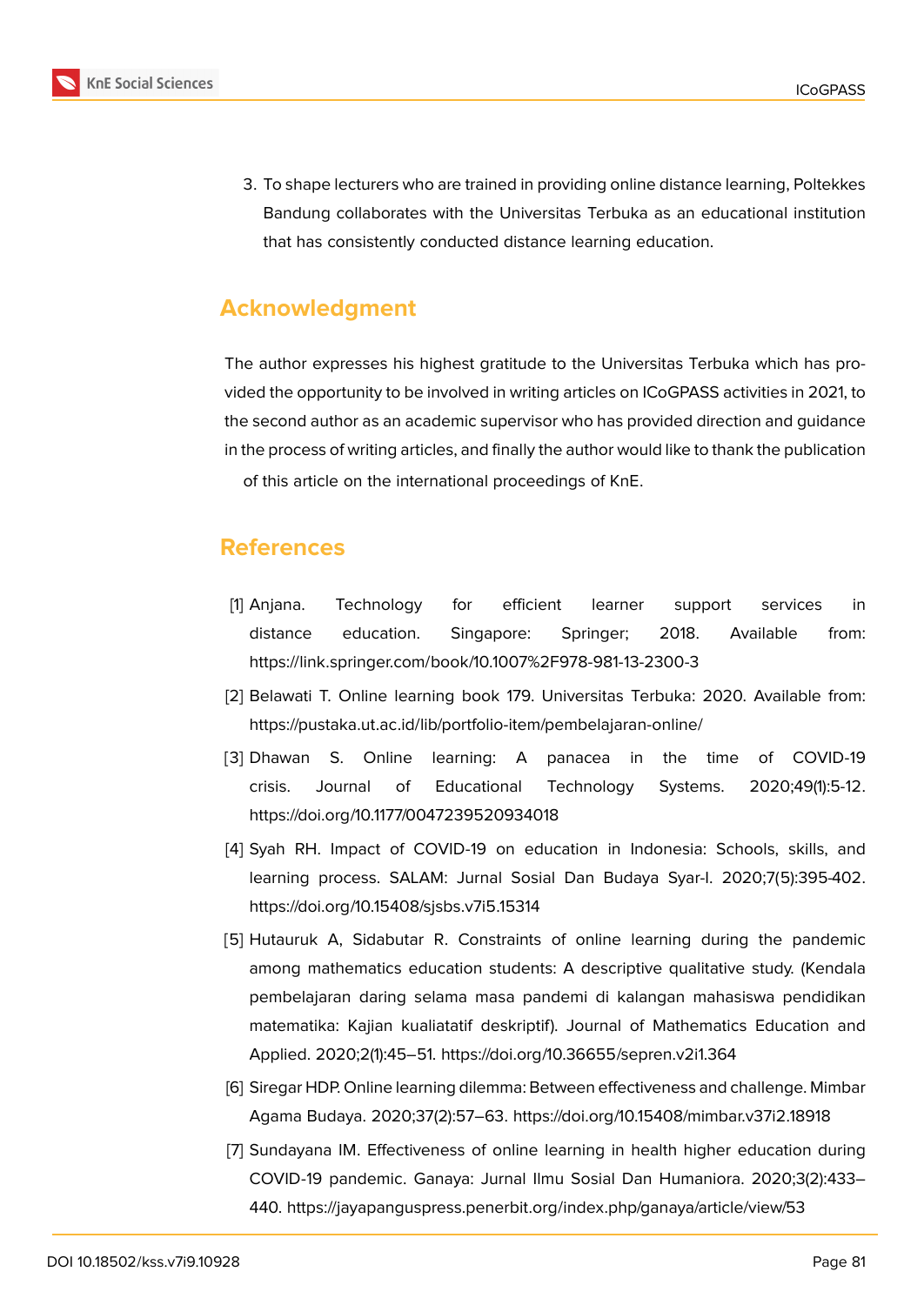- [8] Poltekkes Bandung. Even Semester Academic Year 2020-2021 study program D III dental health. Laporan pendidikan semester genap TA 2020-2021 prodi D III kesehatan gigi. 2021 [Program studi D III kesehatan gigi]. Poltekkes of Ministry of Health of Bandung.IKM; 2021.
- [9] Schmitt, Madeline RN, PhD; Blue, Amy PhD; Aschenbrener, Carol A. MD; Viggiano, Thomas R. MD, MEd Core Competencies for Interprofessional Collaborative Practice: Reforming Health Care by Transforming Health Professionals' Education, Academic Medicine: November 2011 - Volume 86 - Issue 11 - p 1351 doi: 10.1097/ACM.0b013e3182308e39. https://journals.lww.com/academicmedicine/ Fulltext/2011/11000/Core\_Competencies\_for\_Interprofessional.25.aspx
- [10] Jay W. Friedman, Kavita R. Mathu-Muju, "Dental Therapists: Improving Access to Oral Health Care [for Underserved Children", American](https://journals.lww.com/academicmedicine/Fulltext/2011/11000/Core_Competencies_for_Interprofessional.25.aspx) [Journal of Public Health 104, no. 6 \( June 1, 2014](https://journals.lww.com/academicmedicine/Fulltext/2011/11000/Core_Competencies_for_Interprofessional.25.aspx)):1005-1009. https://ajph.aphapublications.org/doi/10.2105/AJPH.2014.301895
- [11] Rettig L. Digitalization of education The how and why of lifelong learning. Digitalization of Education – The How and Why of Lifelong Learning. Berlin, Bern, Bruxelles, New York, Oxford, Warszawa, Wien, 2018. 163 pp., 29 fig. b/w, 5 tables. Available from: https://www.peterlang.com/document/1056554
- [12] Dewi NLY. Dinamika collaborative governance dalam studi kebijakan publik. Jurnal Ilmiah Dinamika Sosial. 2019;3(2):200-210. https://doi.org/10.38043/jids.v3i2.2188
- [13] Gash A. Cohering collaborative governance. Journal of Public Administration Research and Theory. 2017;27(1):213–216. https://doi.org/10.1093/jopart/muw047
- [14] Caldwell, N.D., Roehrich, J.K. and George, G. (2017), Social Value Creation and Relational Coordination in Public-Private Collaborations. Jour. of Manage. Stud., 54: 906 928. https://onlinelibrary.wiley.com/doi/10.1111/joms.12268
- [15] Previtali P, Salvati E. Area social plans and local governance of interorganizational collaborations. Sustainability. 2021:13(2).1-16. https://doi.org/10.3390/su13020545
- [16] Torfing J. Collaborative innovation in the public sector. Handbook Chapter. Social And Political Science.2013.p.301-316. Available from: https://doi.org/10.4337/9781849809740.0003
- [17] Jermsittiparsert K, Sutduean J, Sutduean C. Sustainable procurement and sustainable distribution influence the organizational performance (Economic, social and environmental): Moderating role of governance and collaboration at thai food industry. International Journal of Supply Chain Management. 2019:8(3); 83-94. https://www.researchgate.net/project/Logistic-Supply-Chain-Management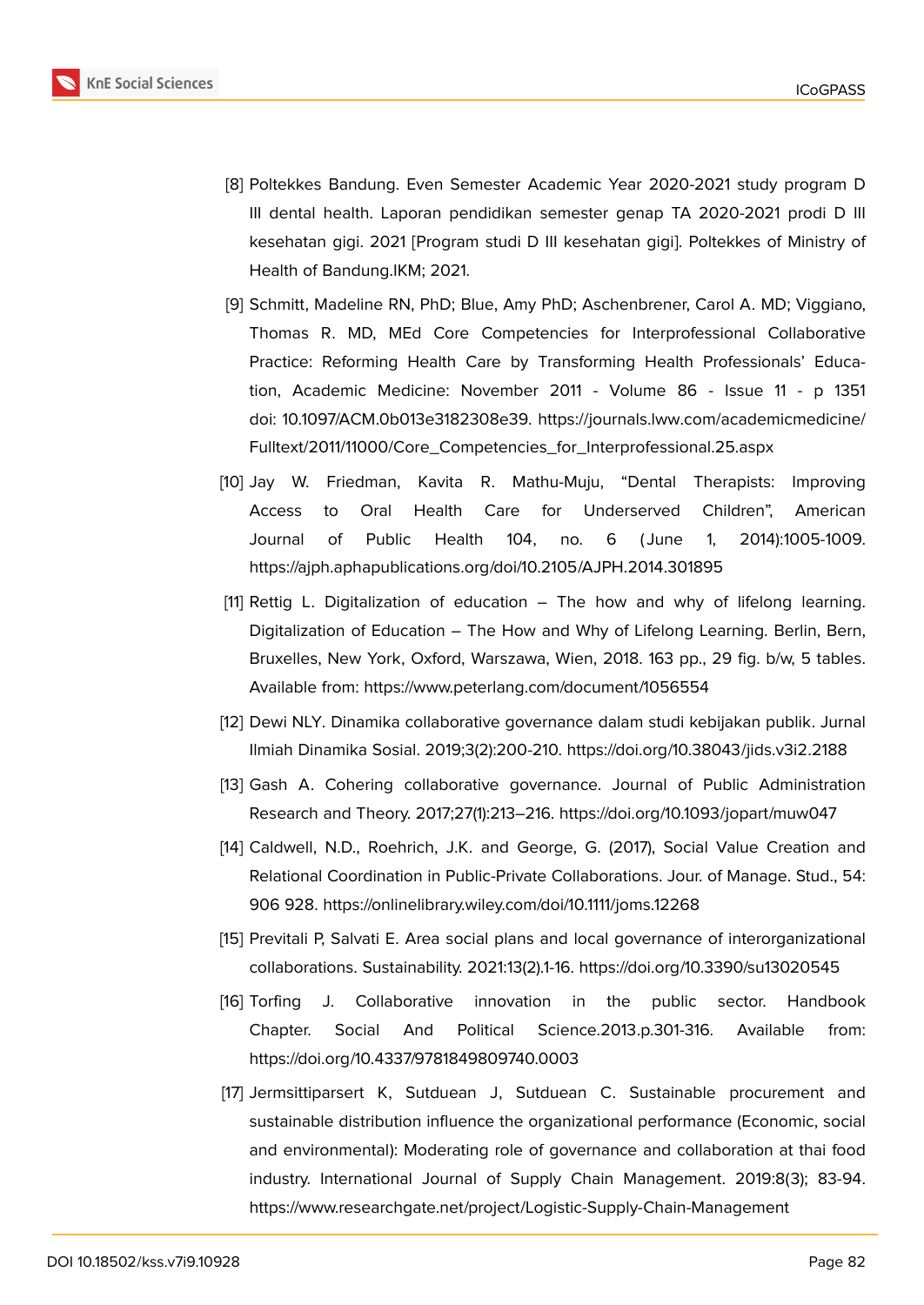

- [18] Guajardo M, Rönnqvist M. A review on cost allocation methods in collaborative transportation. International Transactions in Operational Research. 2015;23(3).371- 392. https://doi.org/10.1111/itor.12205
- [19] Fischer, F., & Miller, G.J. (Eds.). Handbook of Public Policy Analysis: Theory, Politics, and Methods (1st ed.). 2007. Available from: Routledge. https://doi.org/10.4324/9781315093192
- [20] Hill, M., & Varone, F. The Public Policy Process (7th ed.). Routledge. 2016. Available from: https://doi.org/10.4324/9781315693965
- [21] Guiter GE, Sapia S, Wright AI, Hutchins GGA, Arayssi T. Development of a remote online collaborative medical school pathology curriculum with clinical correlations, across several international sites, through the Covid-19 pandemic. Medical Science Educator. 2021:31(2);549–556. https://doi.org/10.1007/s40670-021-01212-2
- [22] Smith LJ, Belcher R, Coppola W et al. Successful collaboration in education: The UMeP. Clinical Teacher. 2014:11(7);546–550. https://doi.org/10.1111/tct.12212
- [23] Hasibuan PL. Inhibiting factor for implementing PIC in hospital. (Faktor penghambat pelaksanaan IPC di Rumah Sakit). OSF Preprints. Medicine and Health Sciences. 2019;1-7. https://doi.org/10.31219/osf.io/9x8qm
- [24] Ruthberg JS, Quereshy HA, Ahmadmehrabi S et al. A multimodal multiinstitutional solution to remote medical student education for otolaryngology during COVID-19. Otolaryngology - Head and Neck Surgery. 2020:163(4):707–709. https://doi.org/10.1177/0194599820933599
- [25] Metchik A, Boyd S, Kons Z et al. How we do it: Implementing a virtual, multi-institutional collaborative education model for the Covid-19 pandemic and beyond. Journal of Surgical Education. 2021;78(4):1041–1045. https://doi.org/10.1016/j.jsurg.2020.12.012
- [26] Kyaw BM, Saxena N, Posadzki P et al. Virtual reality for health professions education: Systematic review and meta-analysis by the digital health education collaboration. Journal of Medical Internet Research. 2019;21(1):1-13 https://doi.org/10.2196/12959
- [27] Car LT, Kyaw BM, Dunleavy G et al. Digital problem-based learning in health professions: Systematic review and meta-analysis by the digital health education collaboration. Journal of Medical Internet Research. 2019;21(2):1–12. https://doi.org/10.2196/12945
- [28] Lall P, Rees R, Law YGC, Dunleavy G, Cotič Ž, Car J. Influences on the implementation of mobile learning for medical and nursing education: Qualitative systematic review by the digital health education collaboration. Journal of Medical Internet Research. 2019;21.(2):1-16. https://doi.org/10.2196/12895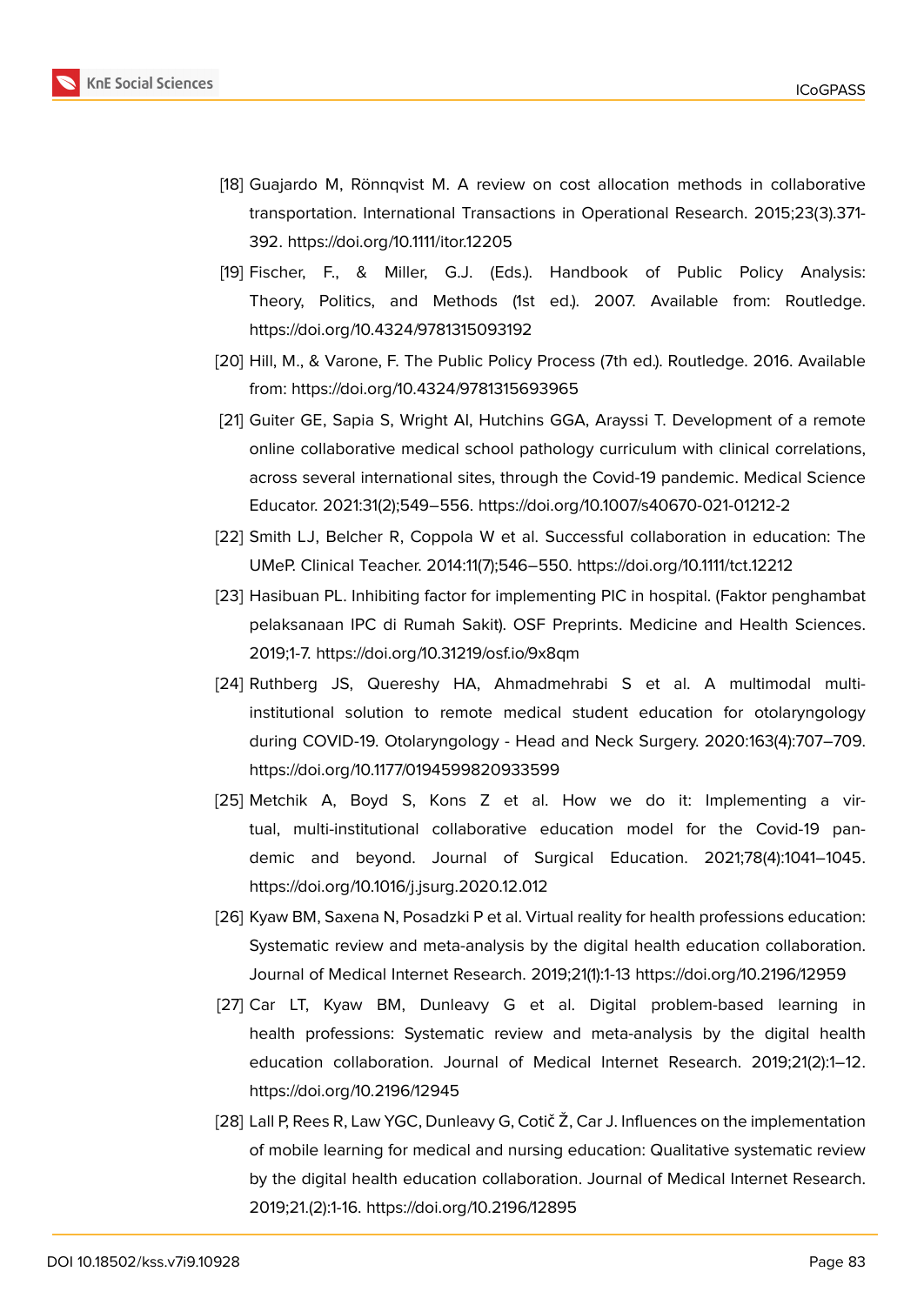- [29] Hastuti TP, Soehartono S. Educational policy review from legal part of public policy. (Kebijakan pendidikan di tinjau dari segi hukum kebijakan publik). Jurnal Jurisprudence. 2018;8(1):1-8. https://doi.org/10.23917/jurisprudence.v8i1.6293
- [30] Weymann A. The rise and limits of education policy. Gendered education. Encounters in Theory and History of Education. Journal of the Theory and History of Education International Research Group. 2018; 1(19):2560-8371. https://doi.org/10.24908/eoeese-rse.v19i0.11930
- [31] Hinton KE. A practical guide to strategic planning in higher education. Society for College and University Planning 2012. Available from: https://www.scup.org/resource/apractical-guide-to-strategic-planning-in-higher-education/
- [32] Sururi A. Public policy innovations (A conceptual and empirical review). Sawala. Jurnal Administrasi Negara Unsera. 016;4(3):110-121. https://www.academia.edu/ 71353818/Inovasi\_Kebijakan\_Publik\_Tinjauan\_Konseptual\_Dan\_Empiris\_
- [33] Ansell C, Gash A. Collaborative govern[ance in theory and](https://www.academia.edu/71353818/Inovasi_Kebijakan_Publik_Tinjauan_Konseptual_Dan_Empiris_) [practice. Journal of Public Administration Research an](https://www.academia.edu/71353818/Inovasi_Kebijakan_Publik_Tinjauan_Konseptual_Dan_Empiris_)d Theory. 2008;18(4):543–571. https://www.researchgate.net/publication/ 313080007\_Collaborative\_governance\_in\_theory\_and\_practice
- [34] Poltekkes Bandung. Analysis SWOT: P[oltekkes Bandung Strategic Plan. 2020.](https://www.researchgate.net/publication/313080007_Collaborative_governance_in_theory_and_practice) [Poltekkes Kemenkes Bandung2020.](https://www.researchgate.net/publication/313080007_Collaborative_governance_in_theory_and_practice)
- [35] Burgess T, Braunack-Mayer A, Tooher R et al. Optimizing intersectoral collaboration between health and education: The Health Bridges study. Journal of Public Health. 2016;38(4):430–437. https://scholars.uow.edu.au/display/publication125563
- [36] Golden, Gillian, Figueroa, and Diana Toledo. Education policy outlook: OECD Korea.2016. Avalible from: https://eric.ed.gov/?id=ED583139
- [37] Poltekkes Bandung. Analysis SWOT: Poltekkes Bandung Strategic Plan. 2020. Poltekkes Kemenkes Bandung.
- [38] Opeyemi ZO, Adeyemi AA, Olajuwon TD, Oloruntosin ON, Oladeji BS. Perception of nursing students towards online learning: A case study of lautech open and distance learning centre, Ogbomoso, Oyo State, Nigeria. Galore International Journal of Health Sciences and Research. 2019:4(4):23-30. https://www.gijhsr.com/GIJHSR\_Vol.4\_Issue.4\_Oct2019/Abstract.05.html
- [39] Alrahlah A. How effective the problem-based learning (PBL) in dental education. A critical review. Saudi Dent J. 2016;28(4):155-161. https://www.ncbi.nlm.nih.gov/pmc/articles/PMC5110467/.